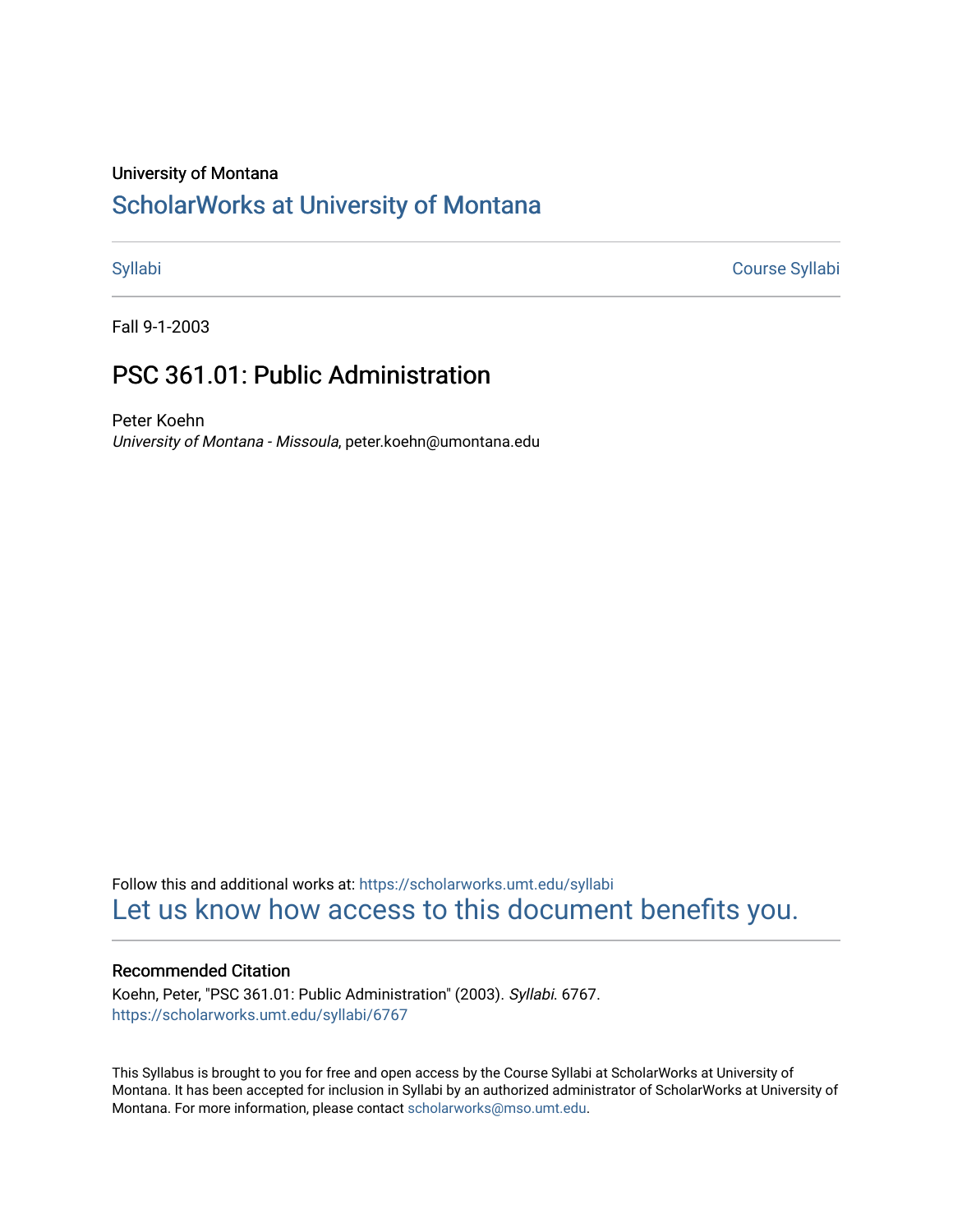Political Science **361**  *Public Administration*  Fall 2003-2004

Peter Koehn LA 416 x5294 Ofc hrs: TTH 10:00-11 :00, 12:30-1:30; and by apptmt

#### Course Description & Objectives

The course introduces students to the legal and institutional setting of the U.S. public-administration system and to organizational dynamics and processes of public management. The instructor emphasizes the case-analysis approach as an aid to learning about administrative practice. Most cases highlight actual challenges of public administration that call for perceptive and skilled management responses. In addition to enhanced understanding of fundamental concepts and issues of public administration (including the evolution of public administration as a field of study, major organizational theories, private/public administration interfaces and dichotomies, budget preparation, ethical dilemmas, approaches to public service, the role of career officials in the policy process and political context, human-resource issues, challenges to effective management, and the comparative/global perspective), students should develop the ability to apply theoretical insights, personal values, and social-science findings to challenging organizational and ethical situations.

#### Required texts

**(1)** R. Golembiewski, J. Stevenson, & M. White. *Cases in Public Management* (5th edit). F.E. Peacock, 1997. {G,S,W}

(2) Coursepack available at UC Bookstore

#### Course Requirements

In addition to leading class discussion of selected cases, each student is responsible for individual writing projects that apply useful approaches and research findings to challenging organizational situations.

**15%** Budget cuts exercise (\* **16 Sept)** 

**10%** Debate (various dates)

**30%** Student's own case presentation & *analysis* (**6 Nov & 2 Dec)** 

**20%** Class participation (cases, complex cases, class contributions)

**25%** Written analysis of "Demise of Policy & Review"(\*\* **11 Dec)** 

Late papers will be penalized by one  $-$  in grade. (e.g., from B+ to B) for each scheduled class that passes without submission. For pass/not pass grading, students must attain an overall grade of C- to receive a "P."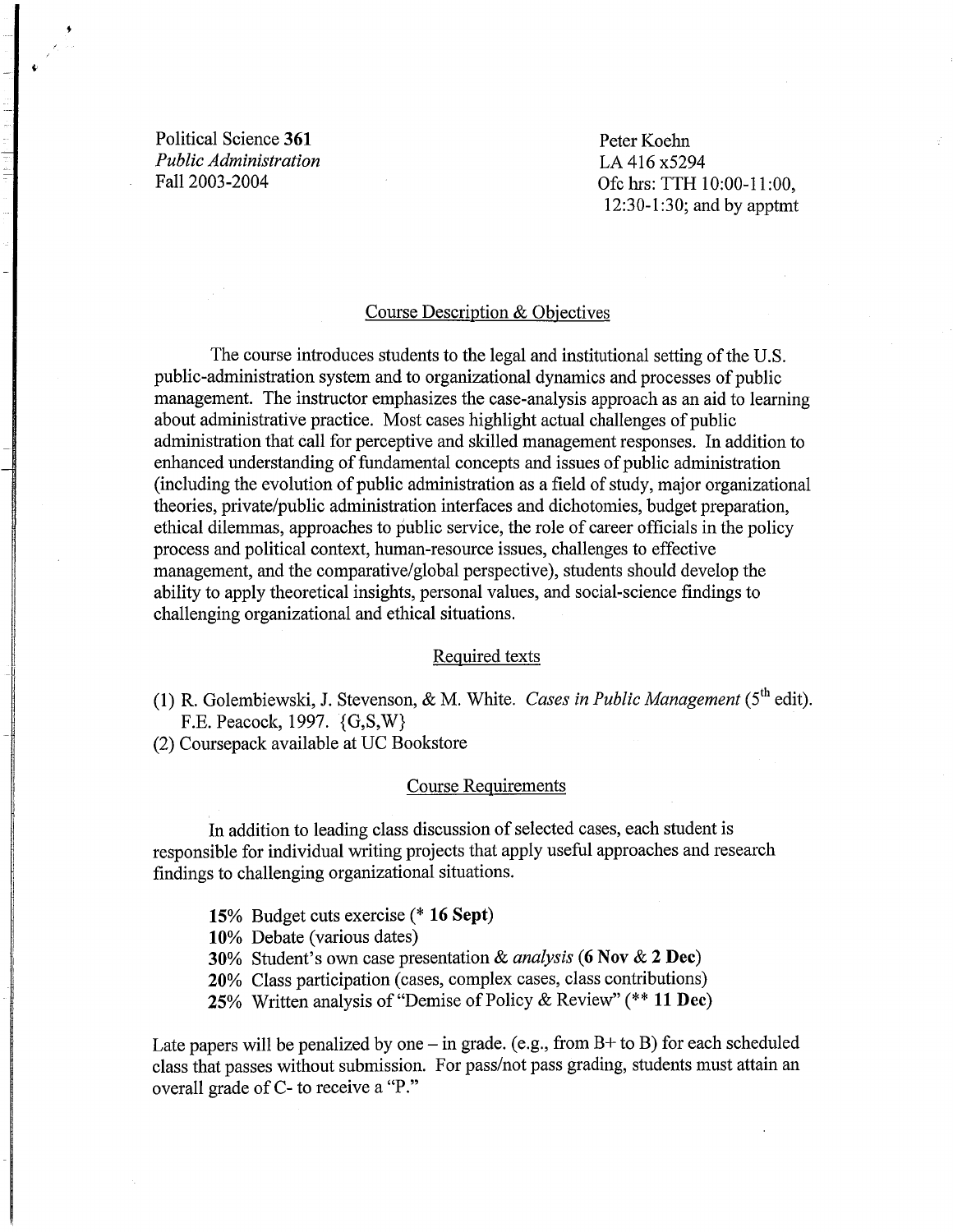# Course Outline and Assignments

2, 4, 9

# 11 Sept I. Introduction to Public Service and U.S. Public Administration

- 1. Shafritz and Russell, pp. 87-92
- 2. Kettl, "Transformation of Governance" (2000)
- 3. Light, *True Size ofGovernment* (1999), pp. 1-9, 176-179, 186-195
- 4. Broder, "Big-Spendin' George W. Bush" (2003)
- 5. Levine, "More on Cutback Management"
- 6. \* *"Budget Cuts" (G,S,* W, *pp. 30-31 as amended)*

# 16, 18 Sept. II. Introduction to Case Analysis

- 1. G, S, W, pp. 1-14
- 2. "Case Analysis: Pocket Checklist"
- 3. Love, "Arsenic and Red Tape" PLUS "Parting Shots"; "Restroom Monitors"
- 4. MacKenzie, "Last In, First Out"

### 23 Sept. III. Democratic Accountability v. Administrative Discretion

- 1. Shafritz and Russell, pp. 342-350
- 2. Kaufman, "Major Players: Bureaucracies in American Government" (2001)
- 3. Dolan, "Influencing Policy at the Top of the Federal Bureaucracy" (2000)

## 25, 30 Sept. IV. Public and Private Administration

- 1. Shafritz and Russell, pp. 114-119, 216-251
- 2. Haque, "Diminishing Publicness of Public Service" (2001) e-res
- 3. Singer, "Privatized Military Forces" (2003)
- 4. Dennison, "Privatization: An Unheralded Trend in Higher Education" (2003)
- 5. "A Zealous City Employee" (G,S,W, pp. 53-57)
- 6. "Midvalley Recreation Department" PLUS Cramer, "Toeing the Line: Nonprofits Need to Clean House" (2002)
- 7. Gayhart, "Joe's Dilemma"

#### 2, 7, 9 Oct. V. Organization Theory, Design, and Communication

- 1. Shafritz and Russell, pp. 198-199
- 2. Garvey, "Matrix and Network Organizations" (pp. 94-100)
- 3. Quinn, "Job Design (Redesign): Motivational Criteria" (1996)
- 4. "The Electronics Stock Control Group" e-res
- 5. Lohr, "Cubes' Vie with 'Caves' in Offices" e-res
- 6. "A Positive Stroke Goes Awry" PLUS "Manage e-mail;" "Wired, Frazzled"
- 7. Mattick, "Multitasking"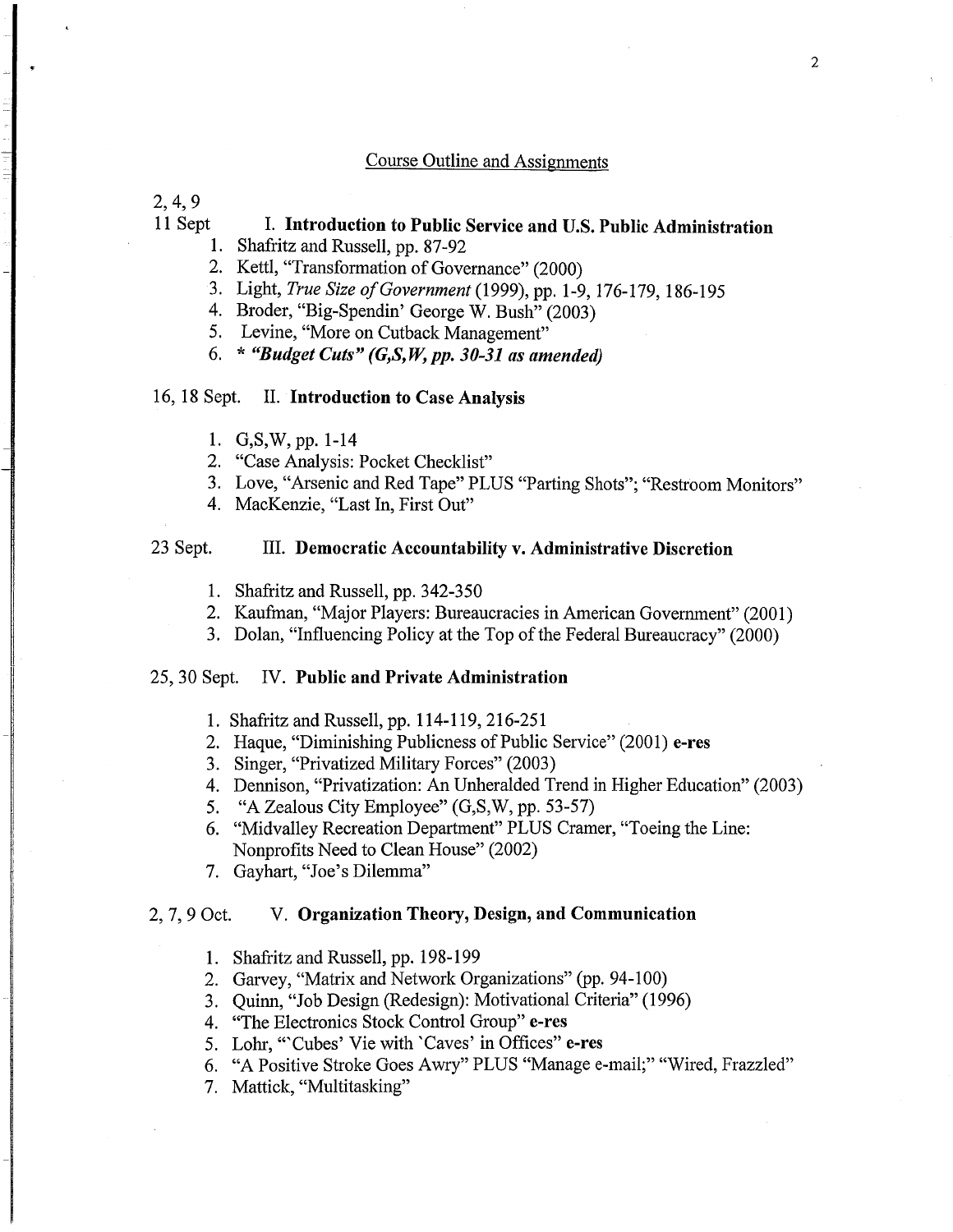# 14 Oct. VI. **Decision Theory and Policy Implementation**

- 1. Garvey, "Backward and Forward Mapping" (pp. 462-468)
- 2. Homer-Dixon, "Careening into the Future" (2000)
- 3. ""Keep a 2x4 Behind Your Desk" (G,S,W, pp. 220-223)
- 4. "The *Challenger* Shuttle Disaster" (G,S,W, pp. 184-186) PLUS "Sociology, not Engineering" CC

# 16, 21, 23 Oct. VII. **Ethics and Public Administration**

- 1. Whetton & Cameron, "To Ship or Not to Ship"
- 2. Garvey, "HIV Testing" CC PLUS "Medical Panel Urges"; "Wave of Laws"; "Notification of Partner"
- 3. "HIV and Employee Rights" (G,S,W, pp. 150-152)
- 4. "Ann's Dilemma" (G,S,W, pp. 60-62) PLUS "Court Backs" (e-res); "State: We Can Open"; "Minding Everyone's Business"
- 5. "Ethics Task Force" exercise
- 6. James, "Sexual Harassment"
- 7. "Carl the Ripper" (G,S,W, pp. 197-199)
- 8. Bachand, "Devil with the Red Dress on" PLUS "Male Guard" e-res
- 9. Smith, "Ferment at the Met Lab" CC PLUS "Day After Trinity" film -90 min

4 Nov Video: *Valuing Diversity* (VT03762-1) PLUS Stafford, "Minorities Leaving Jobs"; Schmidt, "Debating the Benefits of Affirmative Action" ('01)

#### 6 Nov **Your** case **due**

#### 28, 30 Oct

#### 4,6,13,18 Nov VIII. **Personnel Administration**

- 1. Shafritz and Russell, pp. 361-396
- 2. Meyer and Brown, "Personnel Dilemma: Terminate or Retain"
- 3. Artley, "Rose Winn Doesn't Win"
- 4. Blackwell, "The Power of the CIP"
- 5. "Conflicts on the Human Services Coordination Team" **r/p** (G,S,W, p.200 206)
- 6. Fugleberg, "Nightmare in the American Heartland"
- 7. "Mixed Effects of a Demonstration Project" (G,S,W, pp. 129-138) CC
- 8. "Interviewer Hints"; "Interviewing"; "Look, Listen,  $\&$  Connect"
- 9. Yeager, "Equal Employment Opportunity" **role play (r/p) CC**
- 10. "A Supervisor for Unit II" **r/p** (G,S,W, pp. 141-143)
- 11. Gage, "Help Wanted" **r/p**
- 12. "Jayne's Baby"
- 13. "Who Staffs the Hospital?" (G,S,W, pp. 46-50)